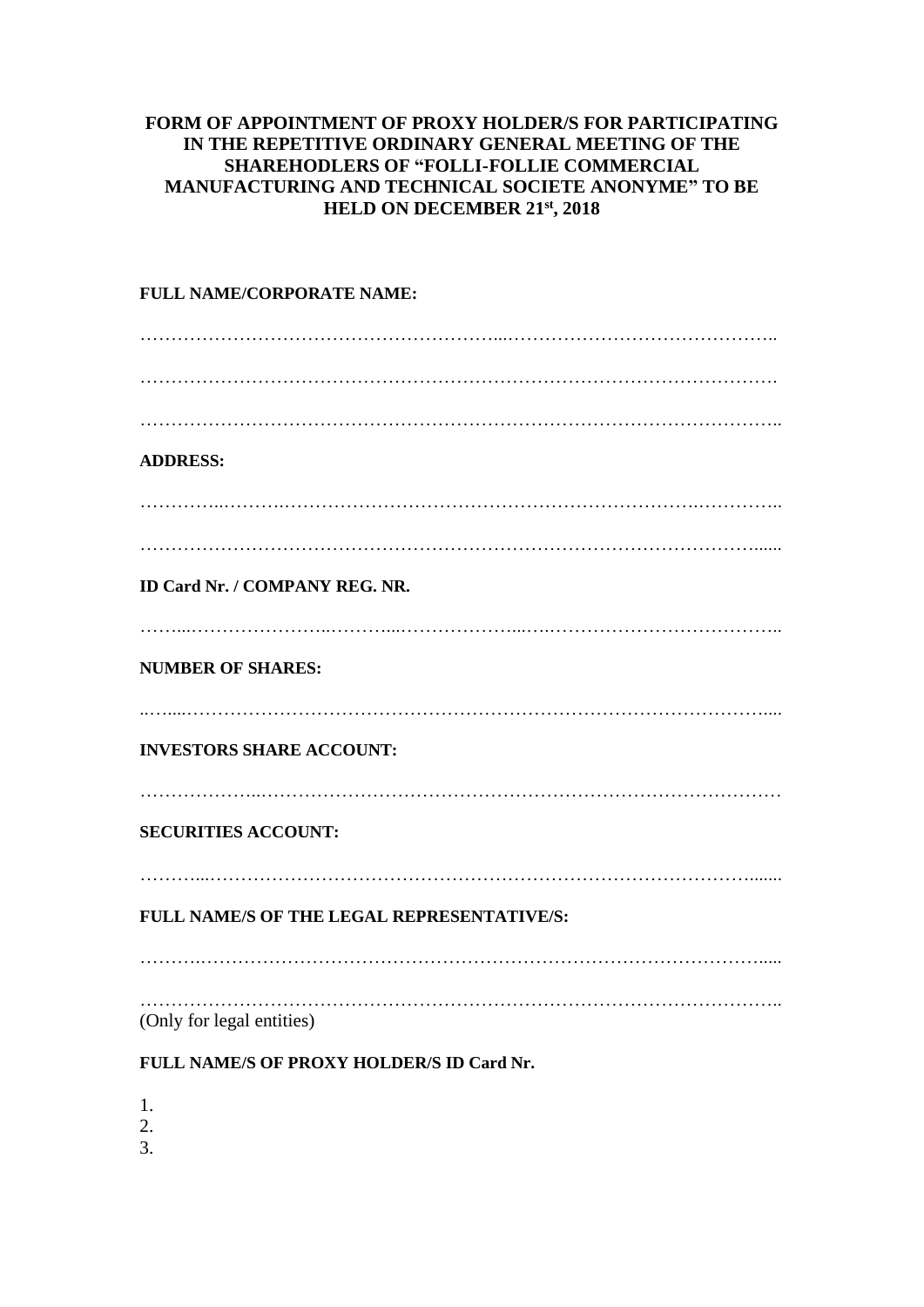MANNER OF VOTING (for example in case of appointment of more than one proxy holders all proxy holders may act jointly or each of them may act severally, so in case that more than one proxy holders each of which may act severally attend the General Meeting, the first one excludes the second and the third ones, and the second one excludes the third one, etc.):

….……………………………………………………………………………………… ……………………………….………………………………………………………… …………………………………………….…………………………………………… …………………………………………………………………………………………..

## **ITEMS OF THE AGENDA:**

1.Election of ordinary and substitute Chartered Accountant - Auditor for the audit of the financial statements for the fiscal year January 1st, 2017 - December 31st, 2017 and determination of their remuneration for such year.

2. Revision of the Corporate Governance framework and approval of the Regulations of the Committees of the Board of Directors of the Company.

3. Announcement of the election of new Board members for the replacement of the resigned members and approval of the elected members from the General Meeting of the Shareholders - Appointment of independent members of the Company's Board of Directors.

4. Election of the members of the Audit Committee pursuant to Article 44 of Law. 4449/2017.

5. Various announcements, approvals and decisions.

INSTRUCTIONS FOR THE EXERCISE OF VOTING RIGHTS (for example vote in Proxy holder's discretion, affirmative vote or negative vote or adjournment vote on the draft decision that is posted on the Company' website, etc.):

.….……………………………………………………………………………………… ………….………………………………………………………………………………. …………………….…………………………………………………………………….